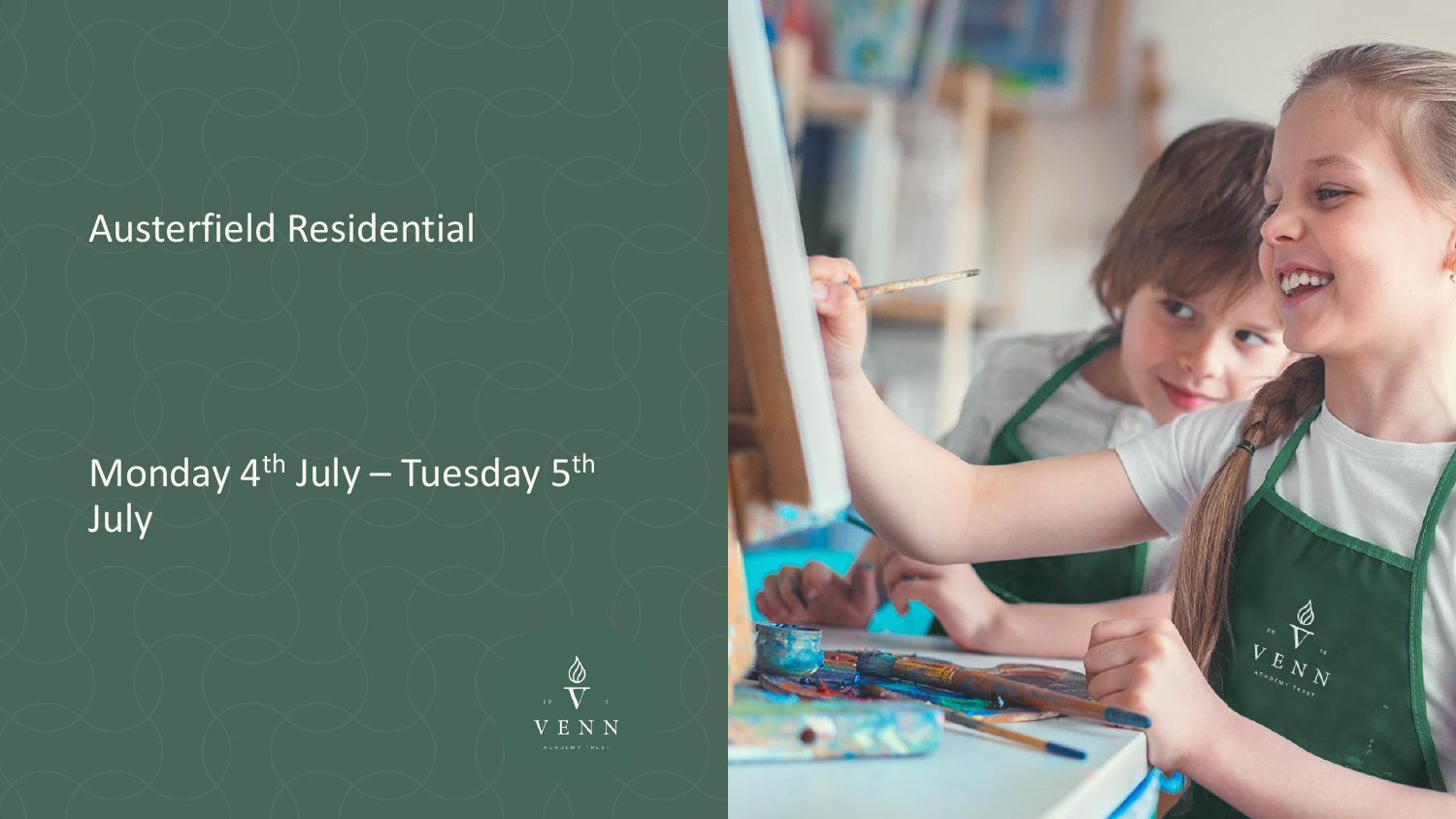## Monday 4<sup>th</sup> July

- Children should arrive at school at 8.45am
- Children should be wearing clothes that may get dirty or wet
- Children should come to their normal classroom with all their belongings for the residential
- Children will be registered and we will aim to set off at 9am. You are more than welcome to wave us off at the front of school.
- Provide your child with a packed lunch.

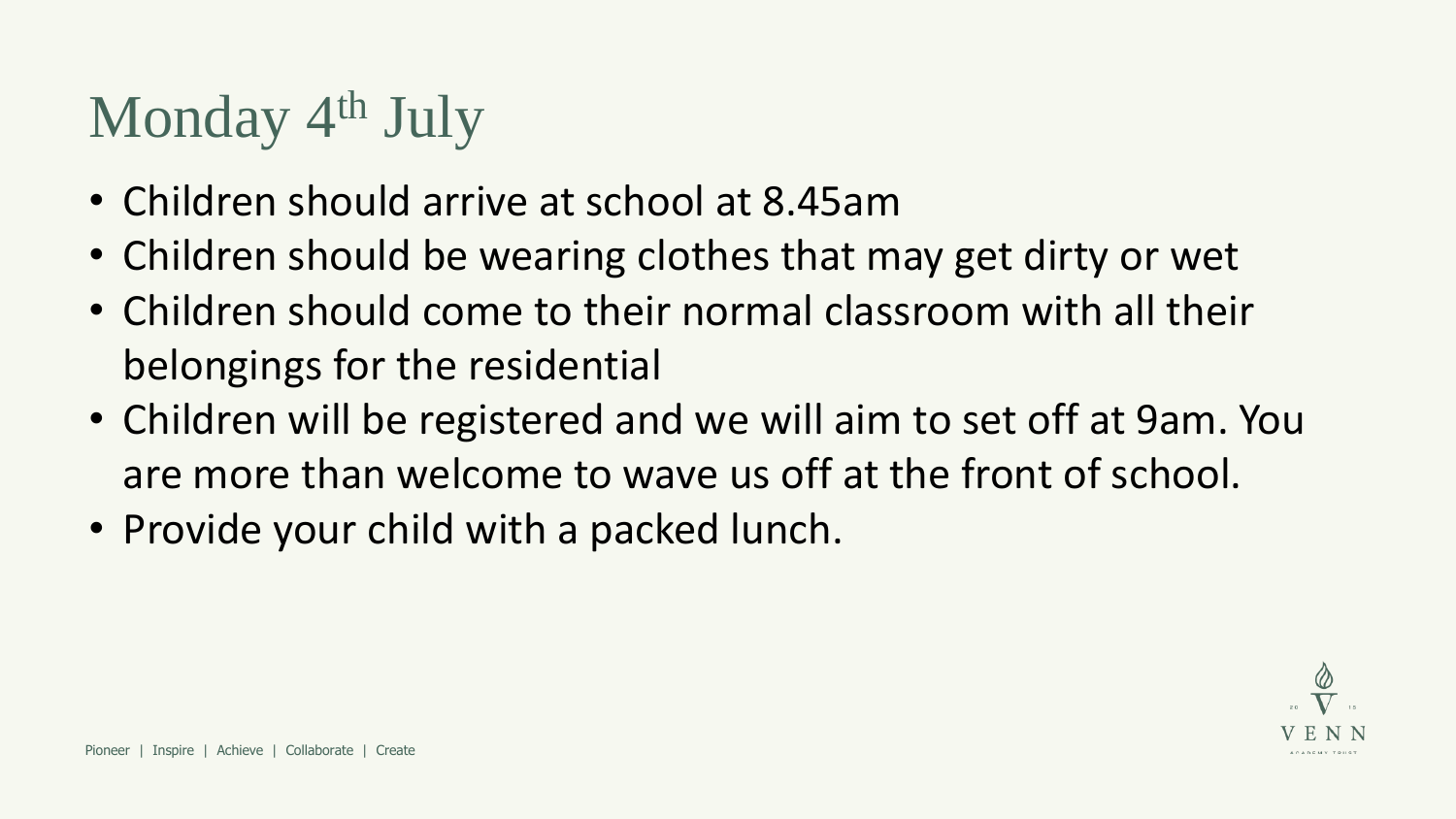# Packing

- Old clothes
- Tops and jumpers (including long sleeved)
- Trousers/shorts
- Underwear and socks
- Towel
- Toiletries (no sprays)
- Trainers x2 (in case one gets wet)
- Wellies
- PJs
- Warm clothing
- Water bottle
- Rucksack
- Torch
- Sun cream

Pioneer | Inspire | Achieve | Collaborate | Create

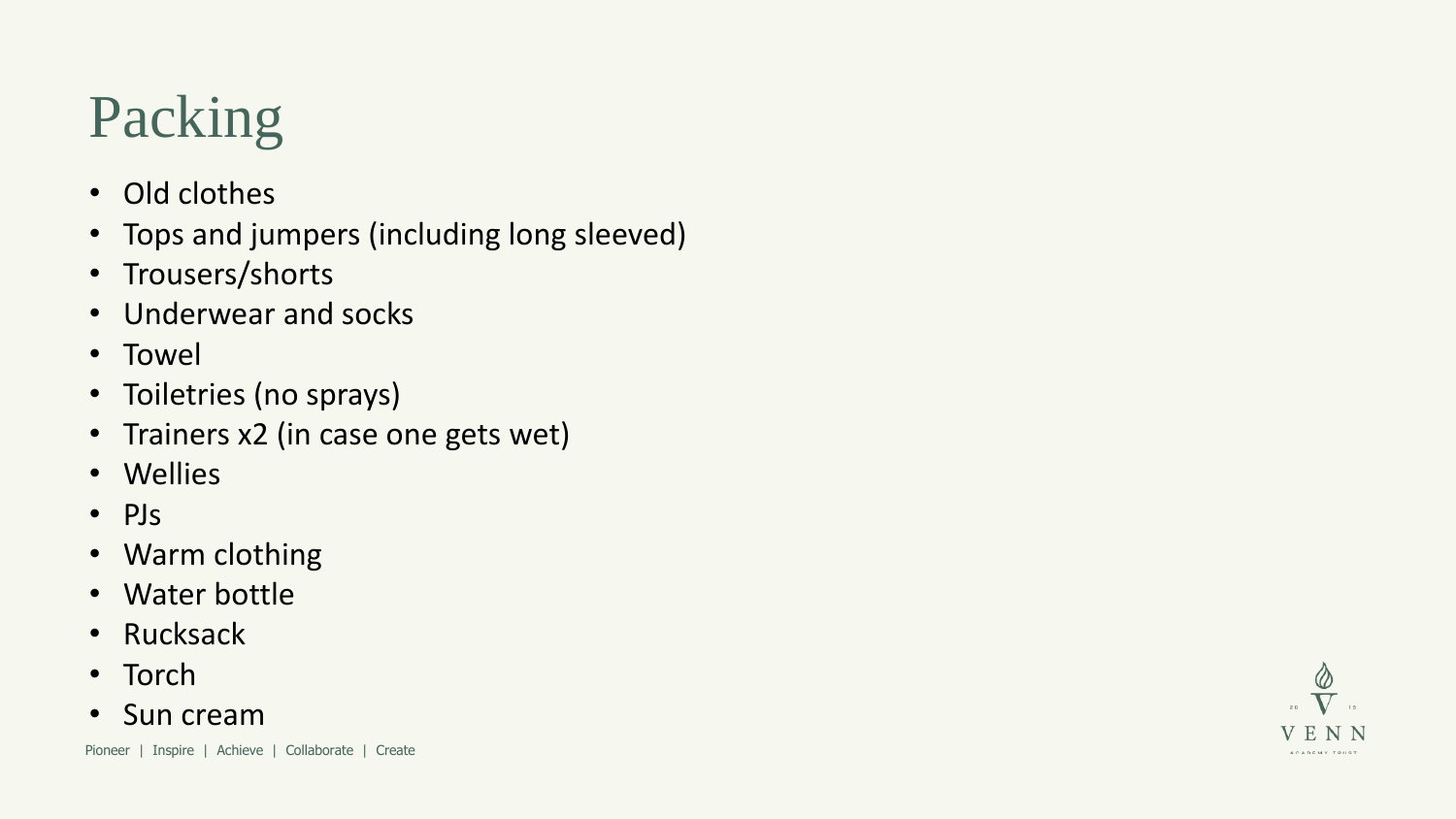### Items not allowed

- Any electronic item
- Any snack

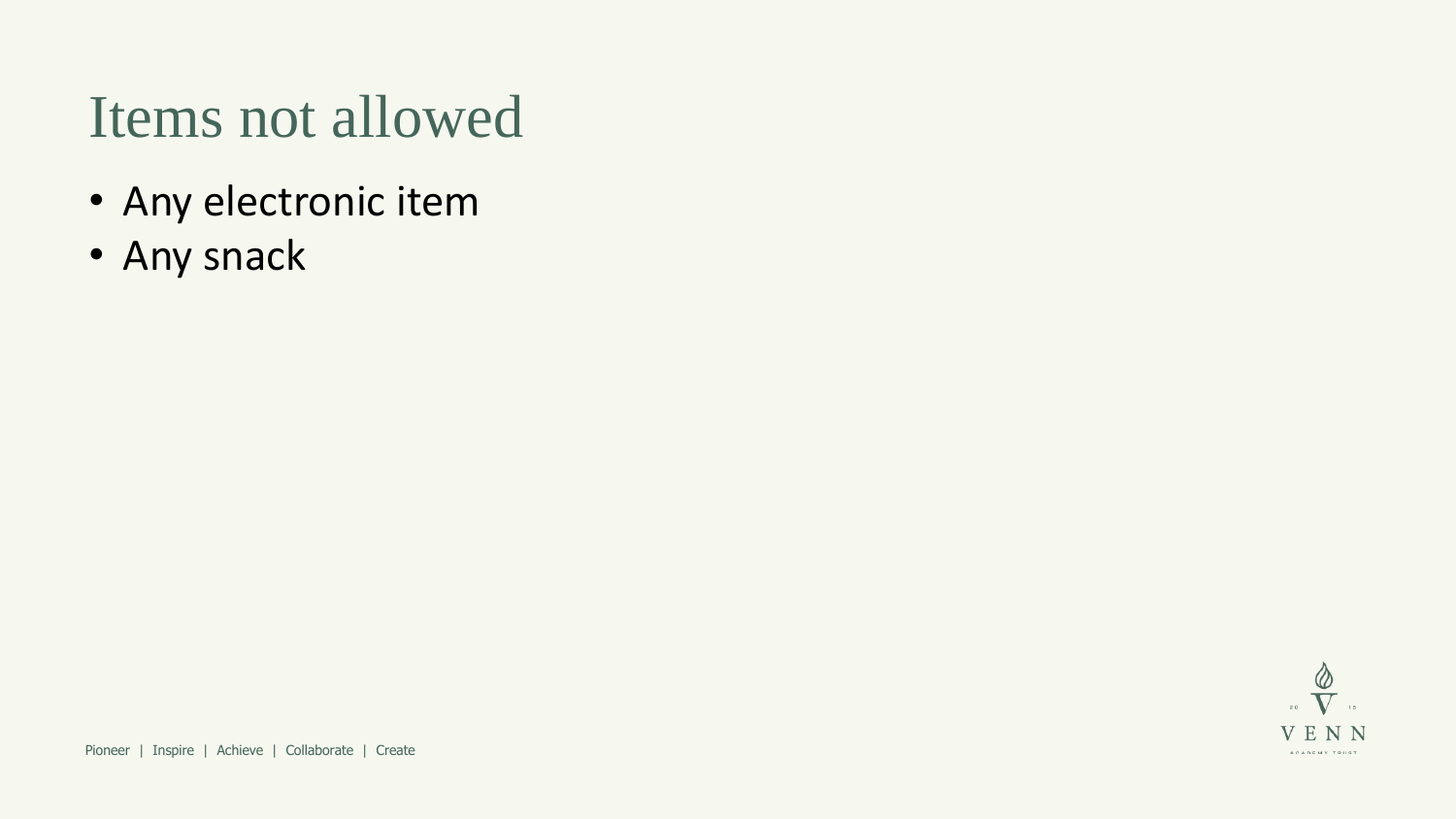## Medication

• If your children requires any form of medication, please inform the office prior to the trip, as a form will need to be signed.

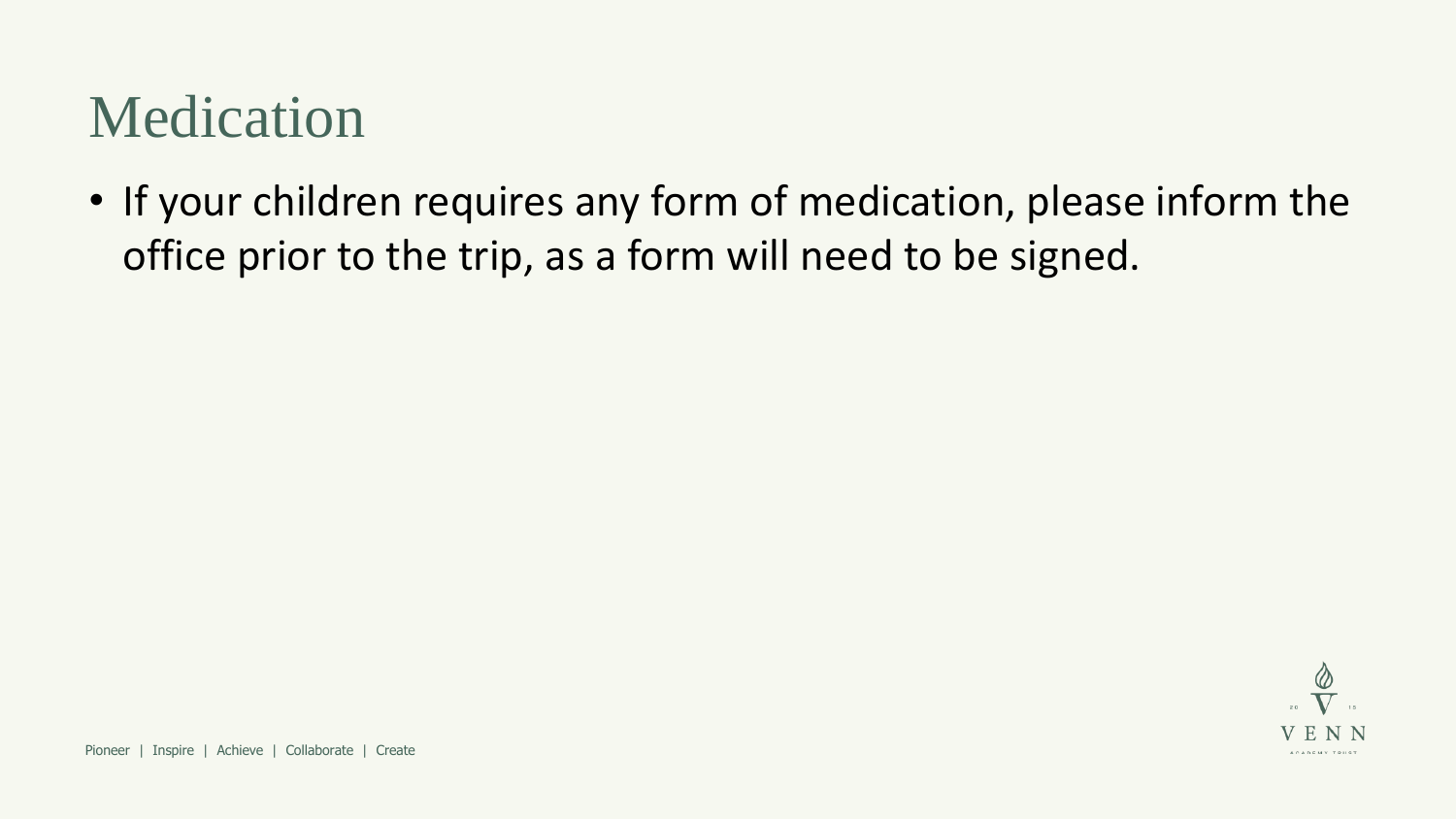## Sleeping arrangements

- Prior to the trip, the children will be asked of three friends they would like to be in their tepee. The children will be guaranteed at least one friend from their list of three.
- Tepees (6 to a tepee)
- Girls and boys will be kept separate
- Teacher tents will be dotted around the entire sleeping area
- **Children will need to bring their own pillows and sleeping bags**

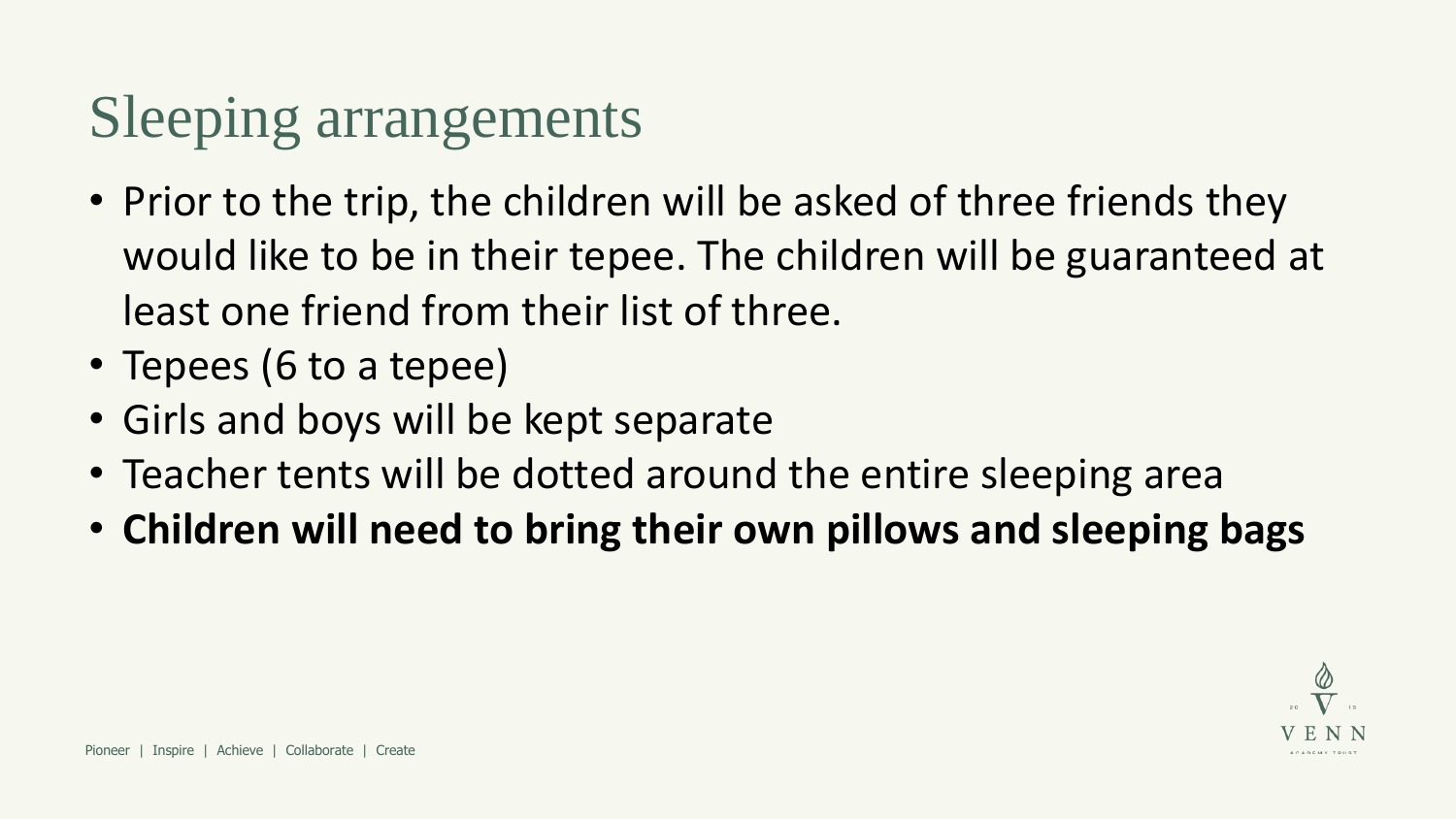## Food

Monday 4th July

- Lunch Children will take their own packed lunch.
- Tea A pub tea will be delivered to Austerfield for the children to enjoy. A choice of pork sausage, jumbo fish fingers, creamy cheese pasta, creamy ham pasta, chicken nuggets and margarita pizza.

Tuesday 5<sup>th</sup> July

- $Breakfast a buffer breast, including cereal and toast.$
- Lunch Sandwiches will be provided with a choice of ham, jam, cheese and tuna.

Inspire | Achieve | Collaborate | Monday's tea and Tuesday's lunch will be chosen before the trip.

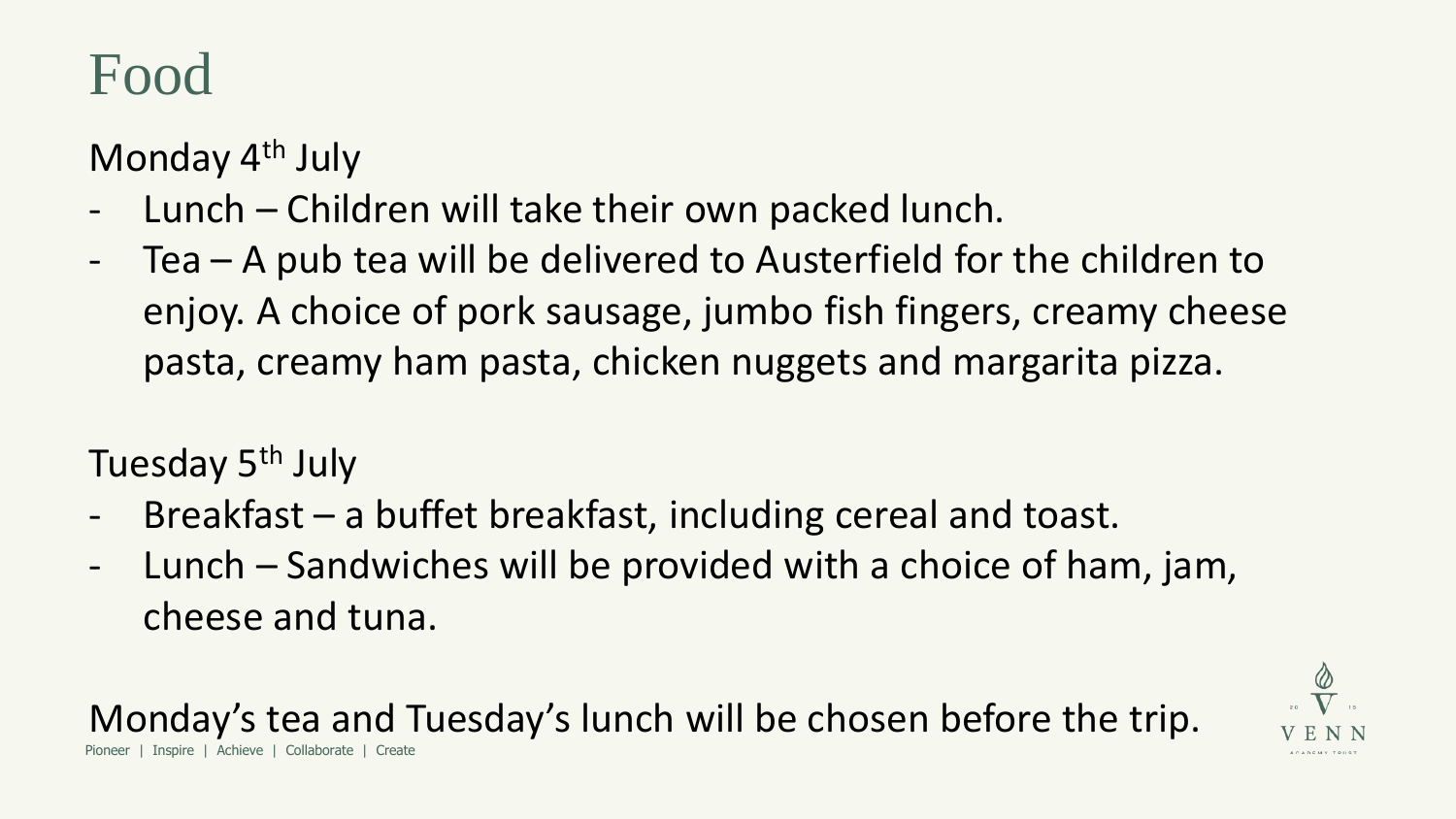## Staying away from home

- We want all the children to enjoy this residential.
- Children who are attending the trip are attending the whole trip.
- Children can bring a comfort with them.

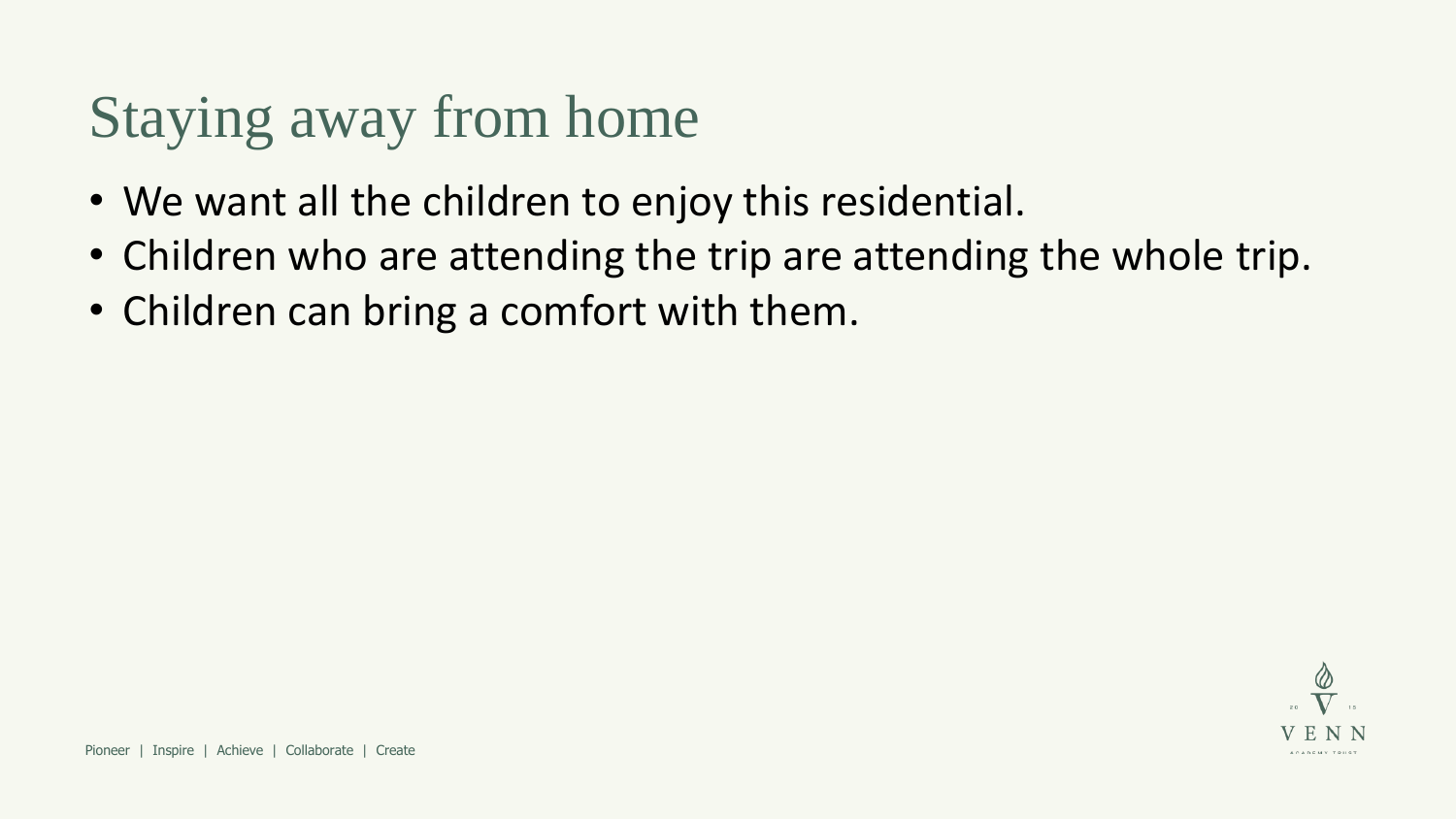# **Itinerary**

#### Day one

- Welcome game
- Introduction to activity number one
- 12pm 1pm Lunch (brought from home)
- 1.30pm 3.30pm Activity number two
- $-$  3.30pm  $-$  5pm  $-$  Tea (from the pub)
- $6.00$ pm 8pm Free time

#### Day two

- Approximately 9am Breakfast
- Move bags to a safe room
- 9.30am A re-run from the day before
- 2.30pm Leave Austerfield
- 3.15pm Arrive at Brooke

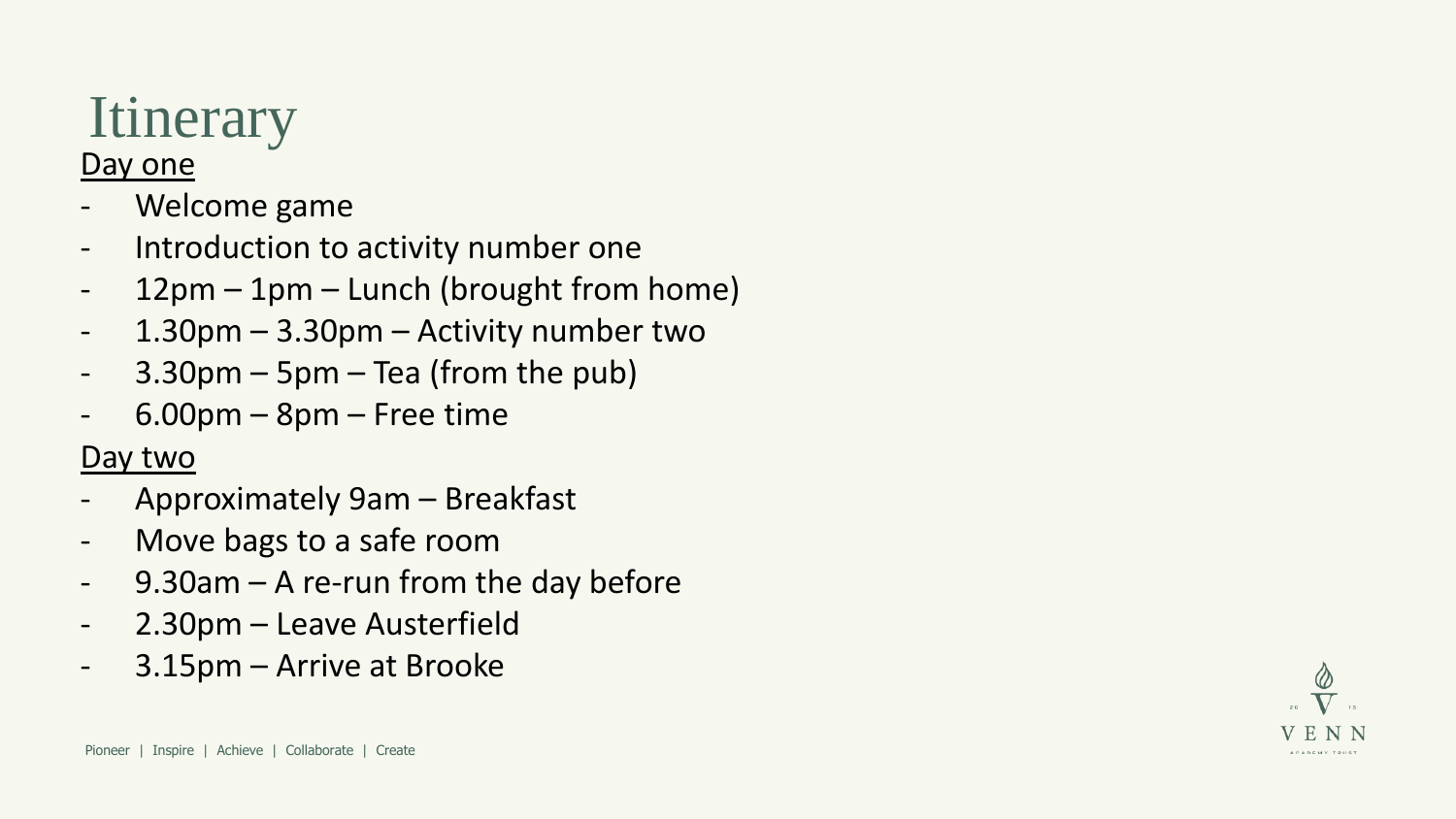## Activities

- •Habitat hunters
- •Orienteering
- •Pond Life
- •Team building / Team games
- •Campfire provided by Mr England hopefully!

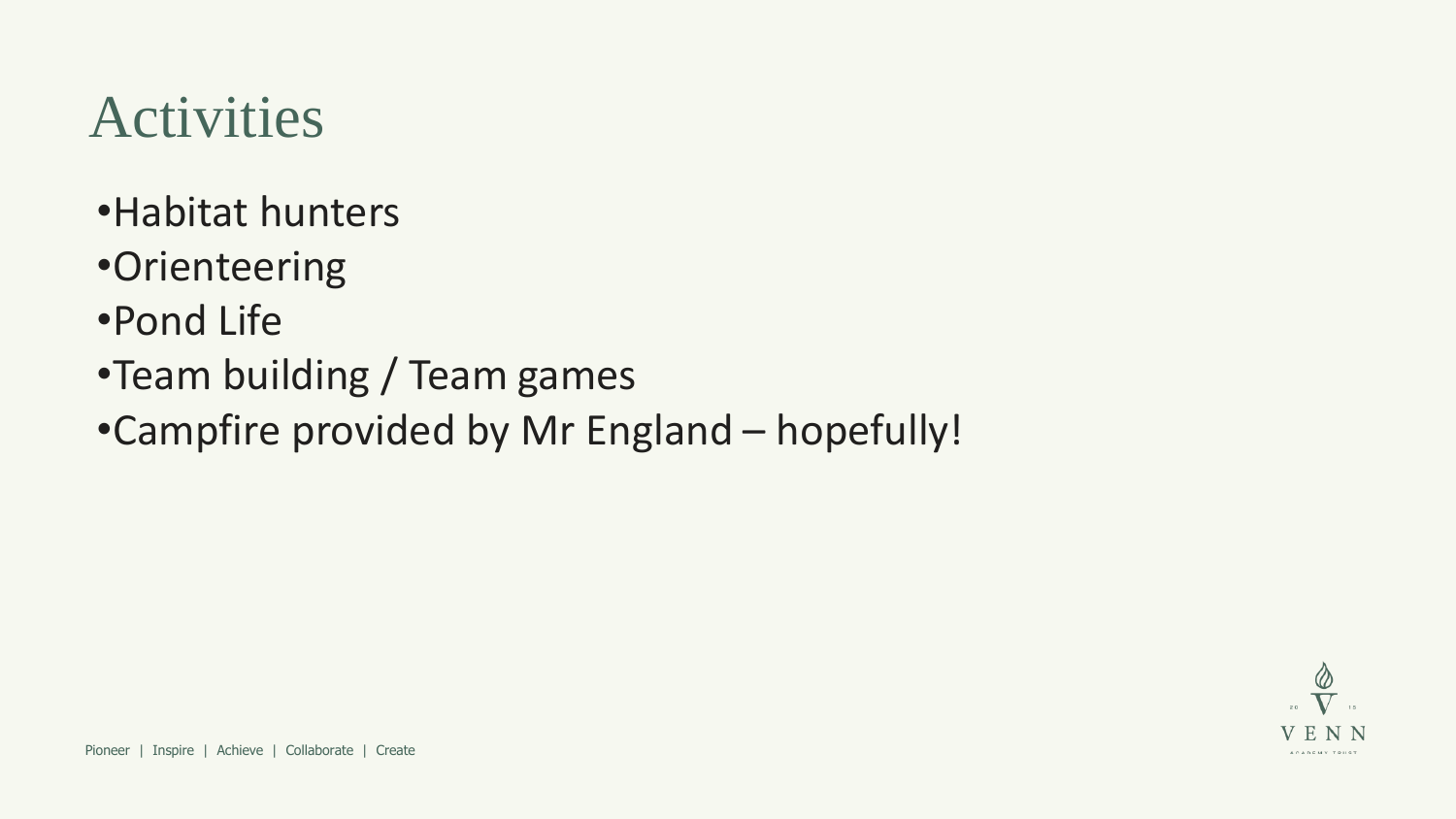## Payment

- All balances are to be fully paid by 10<sup>th</sup> June.
- Payment should be made on the new ParentMail app under section 'Payments' then 'Shop'.
- If anyone needs any help, please contact the office.

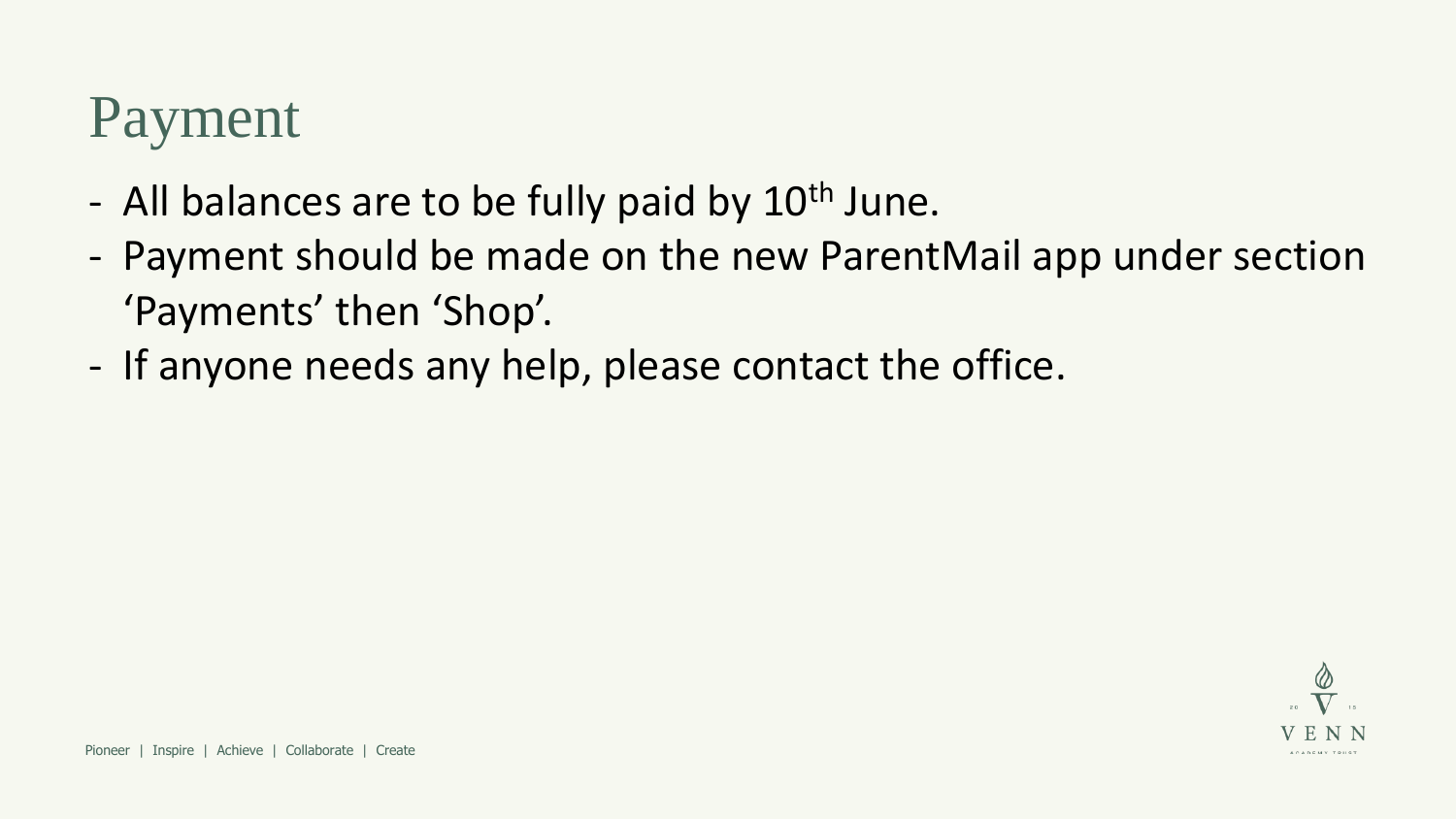## Not attending the residential

- If your child is not attending the residential, they are expected to still come to school.
- They will be taught in a different classroom by another member of staff.

ACADEMY TRUST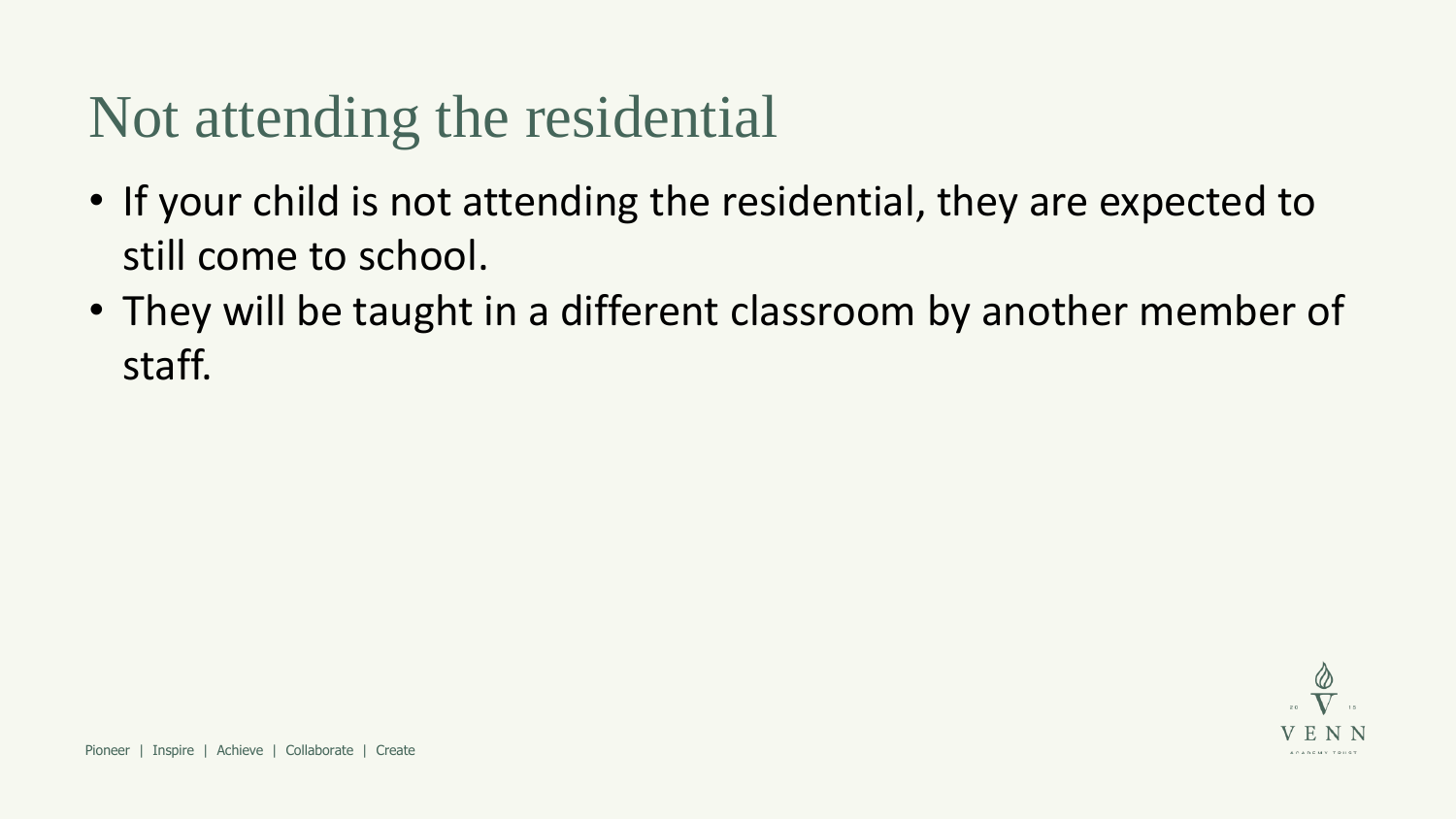## Finally…

• Please ensure their names are on every item that belongs to them.